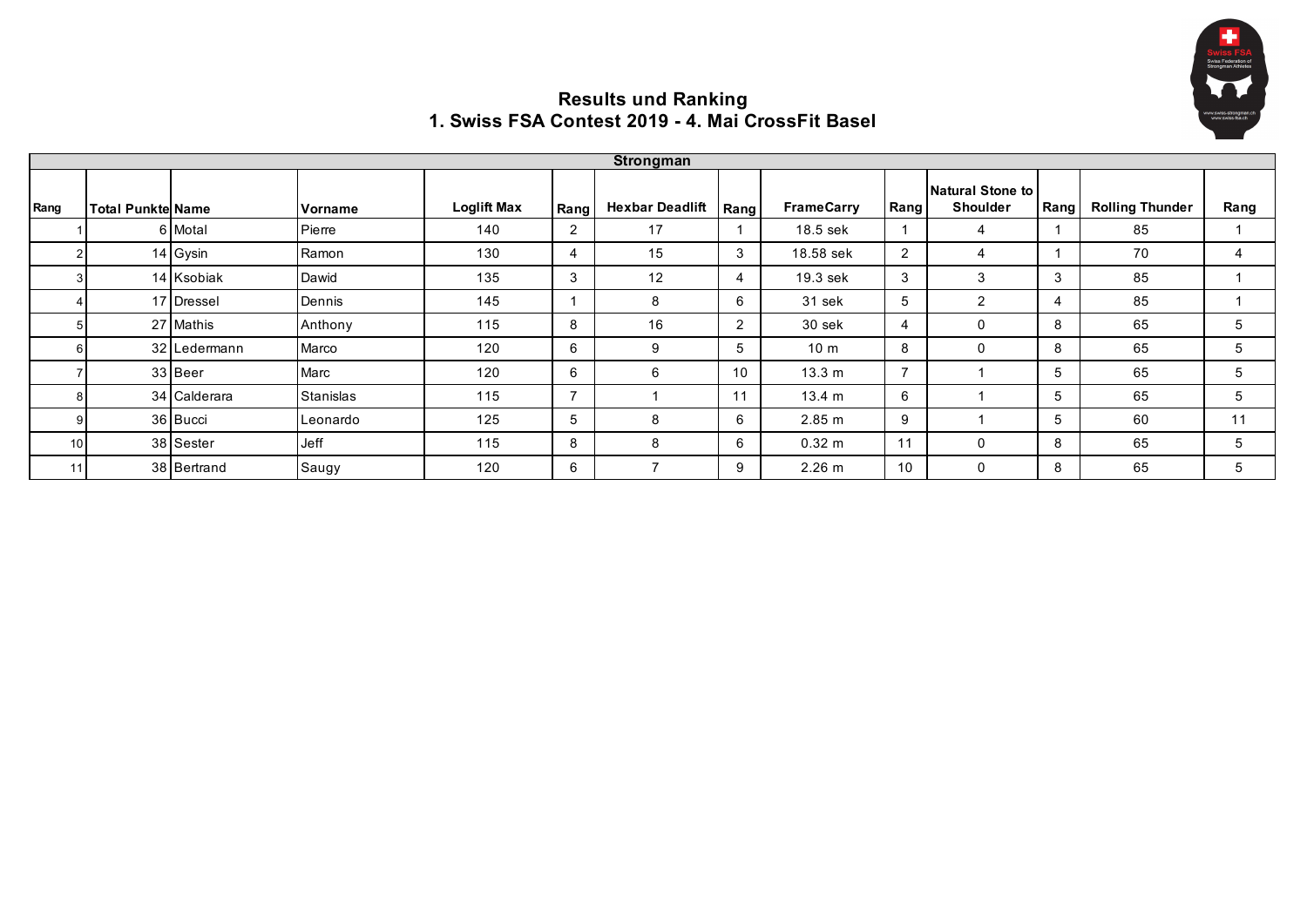

|      |                          |             |           |             |      | Strongman Newcomer >105 kg |      |                   |      |                                            |      |                        |      |
|------|--------------------------|-------------|-----------|-------------|------|----------------------------|------|-------------------|------|--------------------------------------------|------|------------------------|------|
| Rang | <b>Total Punkte Name</b> |             | Vorname   | Loglift Max | Rang | <b>Hexbar Deadlift</b>     | Rang | <b>FrameCarry</b> | Rang | <b>Natural Stone to</b><br><b>Shoulder</b> | Rang | <b>Rolling Thunder</b> | Rang |
|      |                          | 17 Feldmann | Jan       | 122.5       | 3    | 10                         | 4    | 29.5 sek          | 5    | $\overline{2}$                             | 4    | 75                     |      |
|      |                          | 18 Grab     | Fabian    | 117.5       | 5    | 9                          | 5    | 13.44 sek         |      | 4                                          |      | 60                     | 6    |
|      |                          | 20 Mösli    | Timo      | 117.5       | 5    | 9                          | 5    | 18.5 sek          | 2    |                                            | 5    | 70                     | 3    |
|      |                          | 22 Fröhlich | Dominik   | 137.5       |      | 15                         |      | 5.20 m            | 9    | 4                                          |      | 50                     | 10   |
| h    |                          | 23 Norton   | Anthony   | 107.5       | 8    | 9                          | 5    | 23.5 sek          | 4    |                                            | 5    | 75                     |      |
| ค    |                          | 30 Roth     | Ewen      | 97.5        | 12   | 14                         | 2    | 22.71 sek         | 3    | 0                                          | 9    | 65                     | 4    |
|      |                          | 33 Ziegler  | Dino      | 117.5       | 5    | 11                         | 3    | 1 <sub>m</sub>    | 10   |                                            | 5    | 50                     | 10   |
| 8    |                          | 34 Favrod   | Raphael   | 107.5       | 8    | 4                          | 10   | 24 m              | -7   |                                            | 5    | 65                     | 4    |
| g    |                          | 35 René     | Ptak      | 97.5        | 12   | $\overline{\phantom{a}}$   | 8    | 31 sek            | 6    | 3                                          | 3    | 60                     | 6    |
| 10   |                          | 42 Glauser  | Oli       | 102.5       | 10   | 6                          | 9    | 13.8 m            | 8    | 0                                          | 9    | 60                     | 6    |
|      |                          | 46 Chenaux  | Roger     | 127.5       | 2    | $\mathbf{0}$               | 12   | $\mathbf{0}$      | 11   | $\Omega$                                   | 9    | $\mathbf{0}$           | 12   |
| 12   |                          | 46 Säuberli | Marc      | 102.5       | 10   | 2                          | 11   | 0                 | 11   |                                            | 5    | 55                     | 9    |
| 13   |                          | 47 Fehr     | Sebastian | 122.5       | 3    | 0                          | 12   | 0                 | 11   | 0                                          | 9    | 0                      | 12   |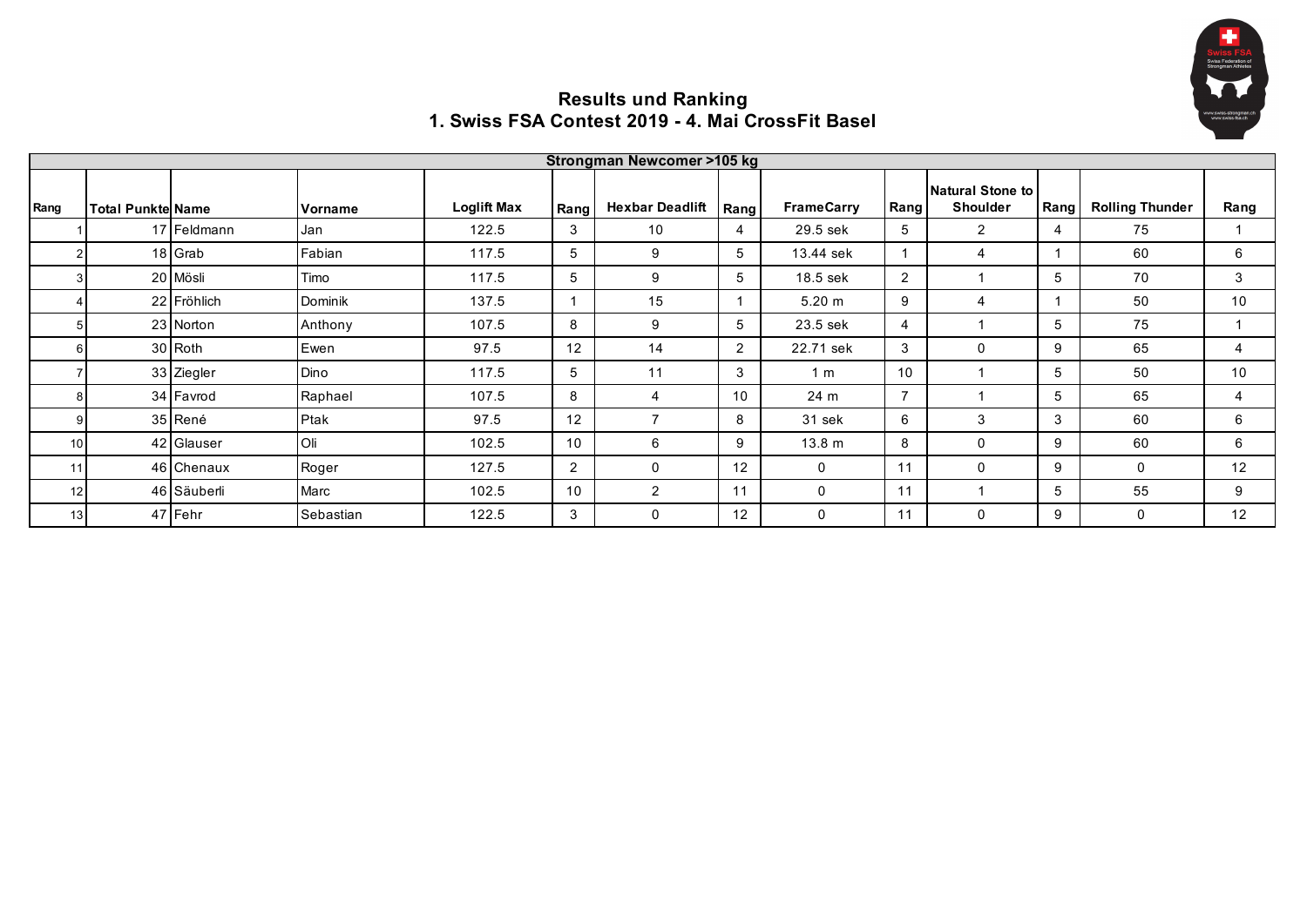

|      | Strongman Newcomer <105 kg |              |                |                    |      |                        |  |                   |      |                                     |      |                        |      |  |
|------|----------------------------|--------------|----------------|--------------------|------|------------------------|--|-------------------|------|-------------------------------------|------|------------------------|------|--|
| Rang | l Total Punktel Name       |              | <b>Vorname</b> | <b>Loglift Max</b> | Rang | Hexbar Deadlift   Rang |  | <b>FrameCarry</b> | Rang | Natural Stone to<br><b>Shoulder</b> | Rang | <b>Rolling Thunder</b> | Rang |  |
|      |                            | 7 Marchand   | Samuel         | 102.5              |      |                        |  | 37.02 sek         |      |                                     |      | 65                     |      |  |
|      |                            | 9 Wüthrich   | Philipp        | 102.5              |      |                        |  | 93 sek            |      |                                     |      | 60                     |      |  |
|      |                            | 9 Blaser     | Lukas          | 97.5               |      | 15                     |  | 77 sek            |      |                                     |      | 60                     |      |  |
|      |                            | 16 Weissbrod | <b>Rolf</b>    | 97.5               |      |                        |  | 0 <sub>m</sub>    |      |                                     | 4    | 60                     |      |  |

|      | Strongman Newcomer <90 kg |               |         |                    |                |                        |      |                   |      |                              |      |                        |                |  |
|------|---------------------------|---------------|---------|--------------------|----------------|------------------------|------|-------------------|------|------------------------------|------|------------------------|----------------|--|
| Rang | Total Punkte Name         |               | Vorname | <b>Loglift Max</b> | Rang           | <b>Hexbar Deadlift</b> | Rang | <b>FrameCarry</b> | Rang | Sandsack to<br>Shoulder 90kg | Rang | <b>Rolling Thunder</b> | Rang           |  |
|      |                           | 13 Wegmüller  | Richard | 88                 | $\overline{2}$ | 15                     | 4    | 18.35 sek         |      |                              | 2    | 50                     | 4              |  |
|      |                           | 14 Bard       | Basil   | 88                 | 2              | 13                     | 5    | 20.76 sek         | 2    |                              |      | 50                     | 4              |  |
|      |                           | $18$ Gil      | Arnaud  | 73                 |                | 20                     |      | 24.9 sek          | 3    |                              | 6    | 65                     |                |  |
|      |                           | 21 Mattle     | Cyrill  | 78                 | 6              | 10                     | 6    | 30.31 sek         |      |                              | 3    | 55                     | $\overline{2}$ |  |
|      |                           | 22 Rubino     | Enzo    | 98                 |                | 19                     | 2    | 49.50 sek         | 5    |                              | 6    | 45                     | 8              |  |
|      |                           | 22 Bächler    | Marco   | 88                 | $\overline{2}$ | 17                     | 3    | 25 <sub>m</sub>   | 6    |                              | 9    | 55                     | 2              |  |
|      |                           | 29 Guthardt   | Philipp | 78                 | -              | 4                      |      | 0.5 <sub>m</sub>  | -    |                              | 4    | 50                     | 4              |  |
|      |                           | 34 Rivera     | David   | 83                 | 5              |                        | 9    | 0 <sub>m</sub>    | 8    | 3                            | 4    | 45                     | 8              |  |
|      |                           | 34 Junck      | Markus  | 73                 | -              |                        | 9    | 0 <sub>m</sub>    | 8    |                              | 6    | 50                     | 4              |  |
| 10   |                           | 42 Wroclawski | Robert  | 73                 | -              | 3                      | 8    | 0 <sub>m</sub>    | 8    |                              | 9    | $\Omega$               | 10             |  |